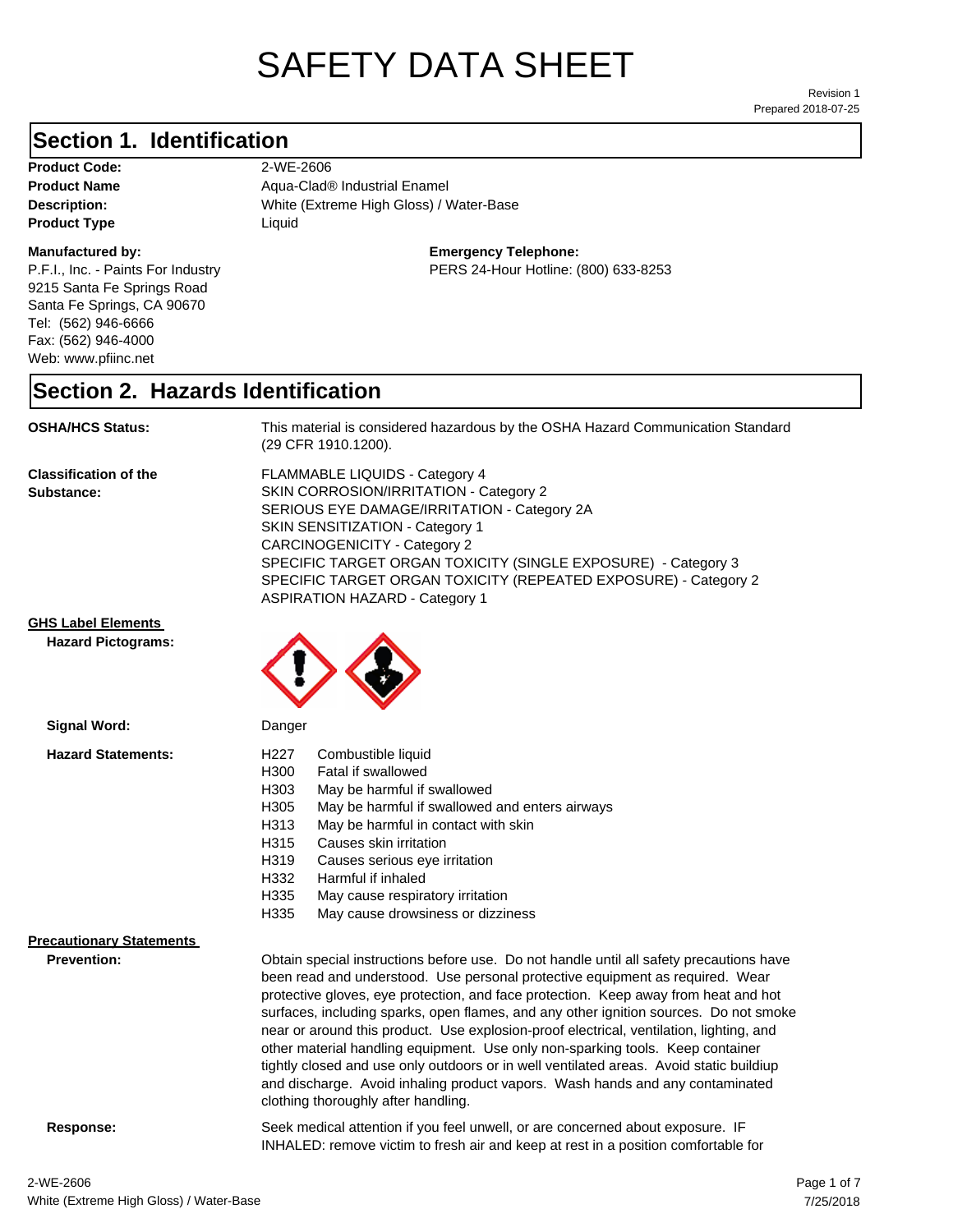| Storage & Disposal:                         | breathing. IF SWALLOWED: contact a poison control center or physician immediately.<br>Do not induce vomiting. IN CASE OF SKIN OR HAIR CONTACT: remove all<br>contaminated clothing, and wash skin with soap and water. If irritation or rash occurs,<br>get medical attention. IF IN EYES: rinse with copious amounts of water for several<br>minutes. Remove contact lenses, if present and easy to do so. If eye irritation persists,<br>seek medical attention.<br>Store in a locked and secure environment. Store in a cool, well ventilated area away<br>from direct sunlight and heat. Dispose of contents and container in accordance with all<br>local, regional, state, and federal regulations.                                                                                                                                                                                                                                                                                                                |
|---------------------------------------------|--------------------------------------------------------------------------------------------------------------------------------------------------------------------------------------------------------------------------------------------------------------------------------------------------------------------------------------------------------------------------------------------------------------------------------------------------------------------------------------------------------------------------------------------------------------------------------------------------------------------------------------------------------------------------------------------------------------------------------------------------------------------------------------------------------------------------------------------------------------------------------------------------------------------------------------------------------------------------------------------------------------------------|
| <b>Supplemental Label</b><br>Elements:      | Ensure adequate ventilation at all times when using this product and when sanding the<br>dried film. Wear an appropriate, NIOSH approved particulate respirator. Follow all<br>respirator manufacturer's directions for proper use. Abrading or sanding this product's<br>dried film may release crystalline silica which has been shown to cause lung damage<br>and may cause cancer following long term exposure. Rags, sandpaper, steel wool,<br>and other abrading materials or waste containing this product may spontaneously<br>combust when improperly disposed of. Product contains solvents which can cause<br>permanent brain and nervous system damage. Intentional misuse by concentrating<br>and inhaling the contents of this product can be harmful or fatal. Do not transfer<br>contents to another container.<br>PROPOSITION 65 WARNING: this product contains chemicals known to the State of<br>California to cause cancer and birth defects or other reproductive harm.<br>FOR INDUSTRIAL USE ONLY. |
| <b>Hazards not otherwise</b><br>classified: | None known.                                                                                                                                                                                                                                                                                                                                                                                                                                                                                                                                                                                                                                                                                                                                                                                                                                                                                                                                                                                                              |

# **Section 3. Composition/Information on Ingredients**

#### Chemical Name / CAS No

Ethylene Glycol Monobutyl Ether 111-76-2 10 to 20% Vapor Pressure: .11 kPa

Titanium Dioxide 13463-67-7 5 to 10%

### **Section 4. First Aid Measures**

#### **Description of First Aid Measures**

| <b>Eye Contact:</b>  | Immediately flush eyes with copious amounts of water. Remove any contact lenses.<br>Rinse for at least 10 minutes. Get medical attention. Chemical burns must be treated<br>promptly by a physician.                                                                                                                                                                                                                                                                                                                                                      |
|----------------------|-----------------------------------------------------------------------------------------------------------------------------------------------------------------------------------------------------------------------------------------------------------------------------------------------------------------------------------------------------------------------------------------------------------------------------------------------------------------------------------------------------------------------------------------------------------|
| Inhalation:          | Remove victim to fresh air and maintain in a rest position comfortable for breathing. If<br>fumes are still present, all rescuers should wear appropriate respirators. If victim<br>exhibits irregular breathing, trained personnel should provide artificial respiration or<br>oxygen. Mouth-to-mouth resuscitation may be dangerous. If necessary, contact a<br>poison control center or physician immediately. If victim is unconscious, place in a<br>recovery position and seek medical help immediately. Maintain an open airway for the<br>victim. |
| <b>Skin Contact:</b> | Wash affected areas with soap and water. Remove contaminated clothing and shoes.<br>Continue to rinse the affected area for at least ten minutes. Get medical attention if<br>discomfort continues. Avoid further exposure in the event of any symptoms or<br>complaints.                                                                                                                                                                                                                                                                                 |
| Ingestion:           | If product is ingested, contact a poison control center or a physician immediately. Do<br>not induce vomitting. Rinse mouth with water and remove dentures, if any. Remove<br>victim to fresh air and keep at rest in a comfortable position to facilitate breathing. If<br>the victim is conscious and the product has been swallowed, provide small quantities of<br>water to drink. Cease if the victim feels sick, as vomitting may be dangerous.<br>Aspiration hazard if swallowed. This product can enter the lungs and cause damage.               |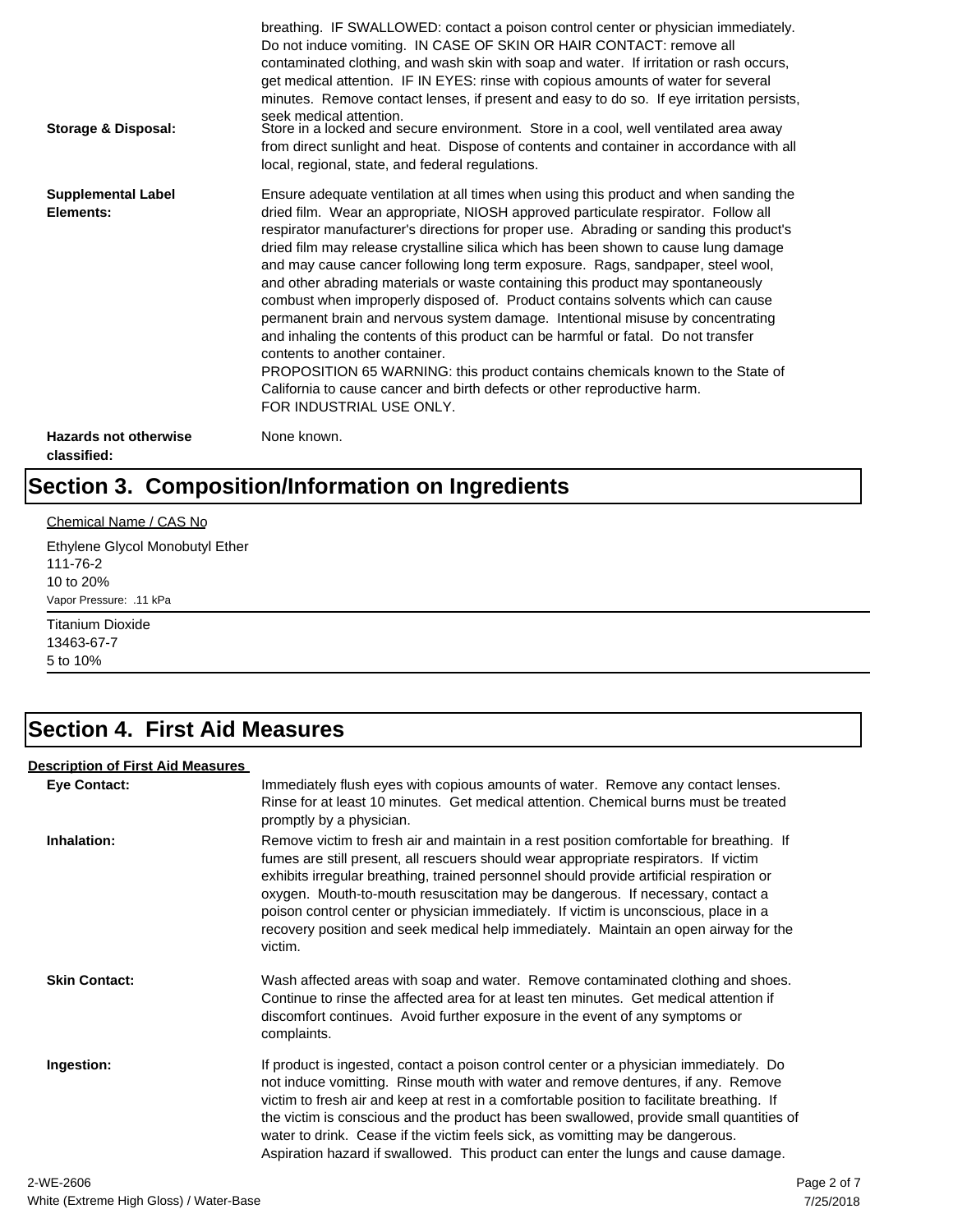If vomitting occurs, the head should be kept low so that vomit does not enter the lungs. Never administer anything by mouth to an unconscious person. If unconscious, place in a recovery position while medical attention is sought. Maintain an open airway for the victim.

| <b>Potential Acute Health Effects</b>               |                                                                                                                                                                                                                                                                                                                                                              |  |
|-----------------------------------------------------|--------------------------------------------------------------------------------------------------------------------------------------------------------------------------------------------------------------------------------------------------------------------------------------------------------------------------------------------------------------|--|
| <b>Eve Contact:</b>                                 | Causes serious eye irritation.                                                                                                                                                                                                                                                                                                                               |  |
| Inhalation:                                         | Can cause central nervous system depression. May cause drowsiness and dizziness<br>as well as respiratory irritation.                                                                                                                                                                                                                                        |  |
| <b>Skin Contact:</b>                                | Causes skin irritation. May cause an allergic skin reaction.                                                                                                                                                                                                                                                                                                 |  |
| Ingestion:                                          | Can cause central nervous system depression. May be fatal if swallowed and allowed<br>to enter airways. Irritating to mouth, throat and stomach.                                                                                                                                                                                                             |  |
| <b>Over-Exposure Signs &amp; Symptoms</b>           |                                                                                                                                                                                                                                                                                                                                                              |  |
| <b>Eye Contact:</b>                                 | Adverse symptoms may include: pain or irritation, watering, redness.                                                                                                                                                                                                                                                                                         |  |
| Inhalation:                                         | Adverse symptoms may include: respiratory tract irritation, coughing, nausea or<br>vomiting, headache, drowsiness or fatigue, dizziness or vertigo, unconsciousness.                                                                                                                                                                                         |  |
| <b>Skin Contact:</b>                                | Adverse symptoms may include: irritation, redness.                                                                                                                                                                                                                                                                                                           |  |
| Ingestion:                                          | Adverse symptoms may include: nausea, vomiting.                                                                                                                                                                                                                                                                                                              |  |
|                                                     | Indication of immediate medical attention and special treatment needed                                                                                                                                                                                                                                                                                       |  |
| <b>Notes to Physician:</b>                          | Treat symptomatically. Contact poison treatment specialists if large quantities have<br>been ingested or inhaled.                                                                                                                                                                                                                                            |  |
| <b>Specific Treatments:</b>                         | None specified.                                                                                                                                                                                                                                                                                                                                              |  |
| <b>Protection of First Aid</b><br><b>Providers:</b> | No action should be taken involving any personal risk or without proper training. If<br>fumes are still present, rescuers should wear appropriate respirators or a self<br>contained breathing apparatus. Mouth-to-mouth resuscitation may be dangerous for<br>the first aid provider. Wash all contaminated clothing with soap and water before<br>removal. |  |

# **Section 5. Fire Fighting Measures**

| Extinguishing Media                               |                                                                                                                                                                                                                                                                                                                                                                              |
|---------------------------------------------------|------------------------------------------------------------------------------------------------------------------------------------------------------------------------------------------------------------------------------------------------------------------------------------------------------------------------------------------------------------------------------|
| Suitable Media:                                   | Dry chemical, CO2, water spray (fog), foam, dry sand.                                                                                                                                                                                                                                                                                                                        |
| Unsuitable Media:                                 | Do not use water jet.                                                                                                                                                                                                                                                                                                                                                        |
| <b>Specific Hazards:</b>                          | Combustible liquid. Closed containers may explode when exposed to extreme heat as<br>a result of buildup of steam. Keep containers tightly closed and isolate from heat,<br>electrical equipment, sparks, and open flames. No unusual fire or explosion hazards<br>noted.                                                                                                    |
| <b>Special Firefighting</b><br><b>Procedures:</b> | Water may be used to cool closed containers to prevent pressure buildup and possible<br>autoignition or explosion. Evacuate area and fight fire from safe distance. Containers<br>may explode when heated. Firefighters should wear appropriate protective equipment<br>and self-contained breathing apparatus with a full face-piece operated in positive<br>pressure mode. |

# **Section 6. Accidental Release Measures**

| <b>Environmental Precautions:</b>                               | Avoid dispersal of spilled material and runoff from contacting soil, waterways, drains,<br>and sewers. Inform the relevant authorities if the product has caused environmental<br>pollution.                                                                                                                                                                                                              |
|-----------------------------------------------------------------|-----------------------------------------------------------------------------------------------------------------------------------------------------------------------------------------------------------------------------------------------------------------------------------------------------------------------------------------------------------------------------------------------------------|
| <b>Steps to be Taken if Material</b><br>is Released or Spilled: | Contain spilled liquid with sand or earth. Do not use combustible materials such as<br>sawdust. Eliminate all ignition sources and use explosion-proof equipment. Place<br>material in a container and dispose of according to local, regional, state, and federal<br>regulations. Ventilate area and remove product with inert absorbent and non-sparking<br>tools. Do not incinerate closed containers. |
| <b>Small Spills:</b>                                            | Stop leak if doing so can be done without risk. Remove containers from spill area.<br>Use non-sparking tools. Dilute with water and mop up if water-soluble. If not<br>water-soluble, absorb with inert dry material and place in appropriate waste container.                                                                                                                                            |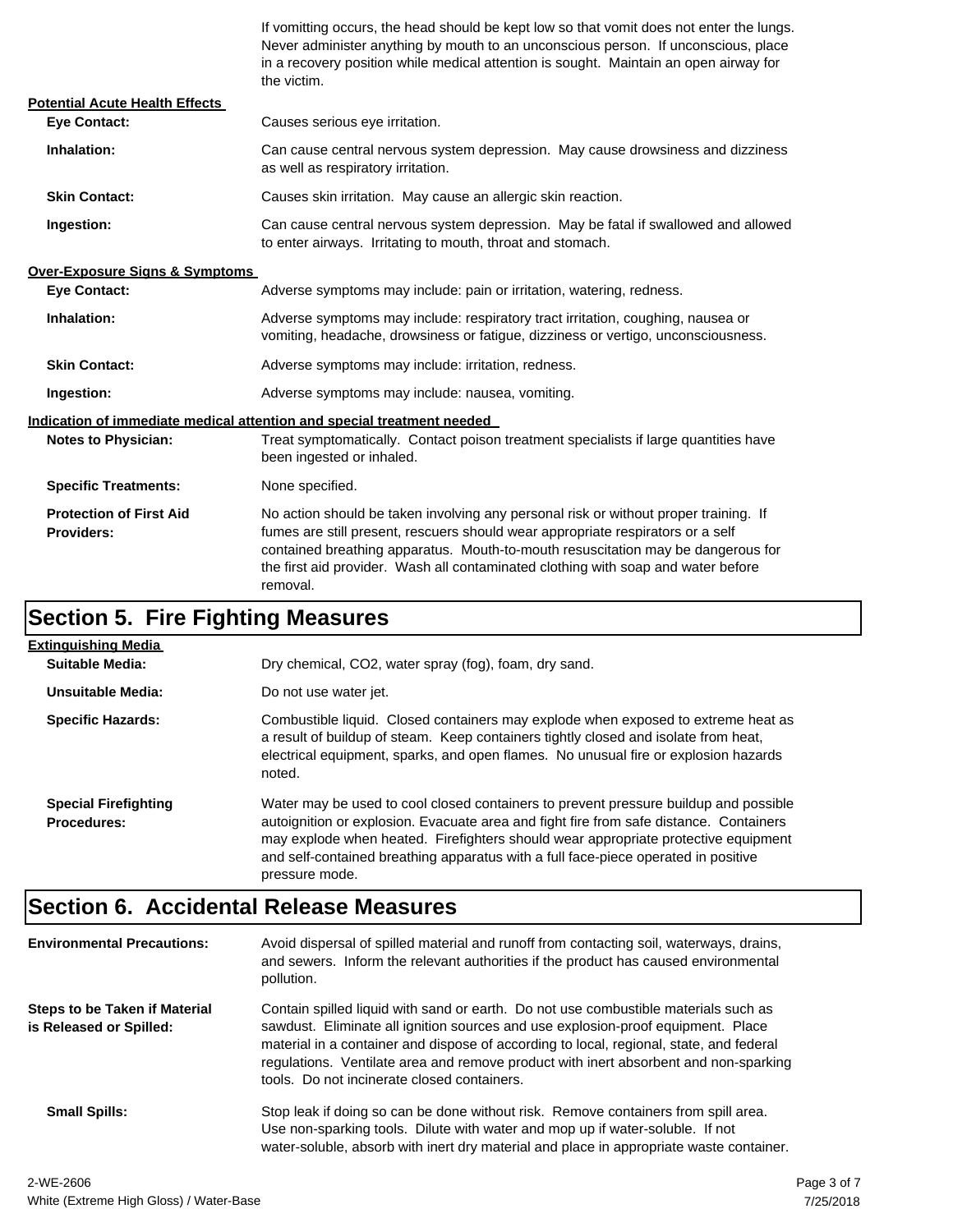Dispose of via a licensed waste disposal contractor.

Large Spills: Stop leak if doing so can be done without risk. Remove containers from spill area. Use non-sparking tools. Approach the release from upwind. Prevent entry into sewers, waterways, basements, or confined areas. Wash spillages into an effluent treatment plant or proceed as follows: contain and collect spillage with inert absorbent materials and place in a container for disposal according to local regulations. Dispose of via a licensed waste disposal contractor. See Section 1 for emergency contact information and Section 13 for waste disposal.

#### **Section 7. Handling and Storage**

**Handling:** Wash thoroughly after handling. Eating, drinking, and smoking should be prohibited in areas where this material is handled, stored, and processed. Wash hands and face before eating or drinking. Remove contaminated clothing and launder before reuse. Use only with adequate ventilation. Follow all SDS and label precautions even after container is emptied, as it may retain product residues. Avoid breathing fumes, vapors, or mist. Avoid contact with eyes, skin, and clothing.

Storage: Store in a dry, cool, well ventilated place. Keep container tightly closed while not in use. Isolate from heat, electrical equipment, sparks, and open flame. Do not store above 120 degrees Fahrenheit. Protect from heat, moisture, and foreign materials.

#### **Section 8. Exposure Controls/Personal Protection**

| Chemical Name / CAS No<br>Ethylene Glycol Monobutyl<br>Ether<br>111-76-2<br>10 to 20%<br>Vapor Pressure: .11 kPa<br><b>Titanium Dioxide</b> | <b>OSHA Exposure Limits</b><br>50 ppm<br>$5 \text{ mg/m}$ | <b>ACGIH Exposure Limits</b><br>20 ppm<br>10 $mg/m3$                                                                                                                                                                                                                                                                                                                                                                                                                                                                                                                                                                                                                                                                                                                                          | <b>Other Exposure Limits</b> |
|---------------------------------------------------------------------------------------------------------------------------------------------|-----------------------------------------------------------|-----------------------------------------------------------------------------------------------------------------------------------------------------------------------------------------------------------------------------------------------------------------------------------------------------------------------------------------------------------------------------------------------------------------------------------------------------------------------------------------------------------------------------------------------------------------------------------------------------------------------------------------------------------------------------------------------------------------------------------------------------------------------------------------------|------------------------------|
| 13463-67-7<br>5 to 10%                                                                                                                      |                                                           |                                                                                                                                                                                                                                                                                                                                                                                                                                                                                                                                                                                                                                                                                                                                                                                               |                              |
| <b>Engineering Controls:</b>                                                                                                                |                                                           | Use process enclosures, local exhaust ventilation, or other engineering controls to<br>keep worker exposure to airborne contaminants below any recommended or statutory<br>limits. The engineering controls also need to keep gas, vapor, or dust concentrations<br>below any lower explosive limits. Use explosion-proof ventilation equipment.                                                                                                                                                                                                                                                                                                                                                                                                                                              |                              |
| <b>Environmental Controls:</b>                                                                                                              |                                                           | Emissions from ventilation or work process equipment should be checked to ensure<br>they comply with the requirements of environmental protection legislation. In some<br>cases, fume scrubbers, filters, and other engineering modifications to the process<br>equipment may be required to reduce emissions to acceptable levels.                                                                                                                                                                                                                                                                                                                                                                                                                                                           |                              |
| <b>Respiratory Protection:</b>                                                                                                              | adequate protection.                                      | Use a properly fitted, air-purifying or air-fed respirator complying with an approved<br>standard if a risk assessment indicates this is necessary. Respiratory protection<br>programs that meet OSHA 1910.134 and ANSI Z88.2 requirements must be followed<br>when workplace conditions warrant a respirator's use. A NIOSH/MSHA approved<br>respirator with an organic vapor cartridge may be permissible under circumstances<br>where airborne concentrations are expected to exceed exposure limits. Protection<br>provided by air purifying respirators is limited. Use a positive pressure, air supplied<br>respirator if there is any potential for an uncontrolled release, exposure levels are not<br>known, or in any circumstances where air purifying respirators may not provide |                              |
| <b>Skin Protection:</b>                                                                                                                     | used.                                                     | Use impervious, chemical resistant gloves to prevent prolonged skin contact and<br>absorption of material through the skin. Nitrile or neoprene gloves may afford<br>adequate protection. Personal protective equipment for the body should be selected<br>based on the task being performed and the risks involved, and should be approved by<br>a specialist before handling this product. Where there is a risk of ignition from static<br>electricity, wear anti-static protective clothing. For best protection, the clothing should<br>include anti-static boots, gloves, and overalls. Appropriate footwear should always be                                                                                                                                                           |                              |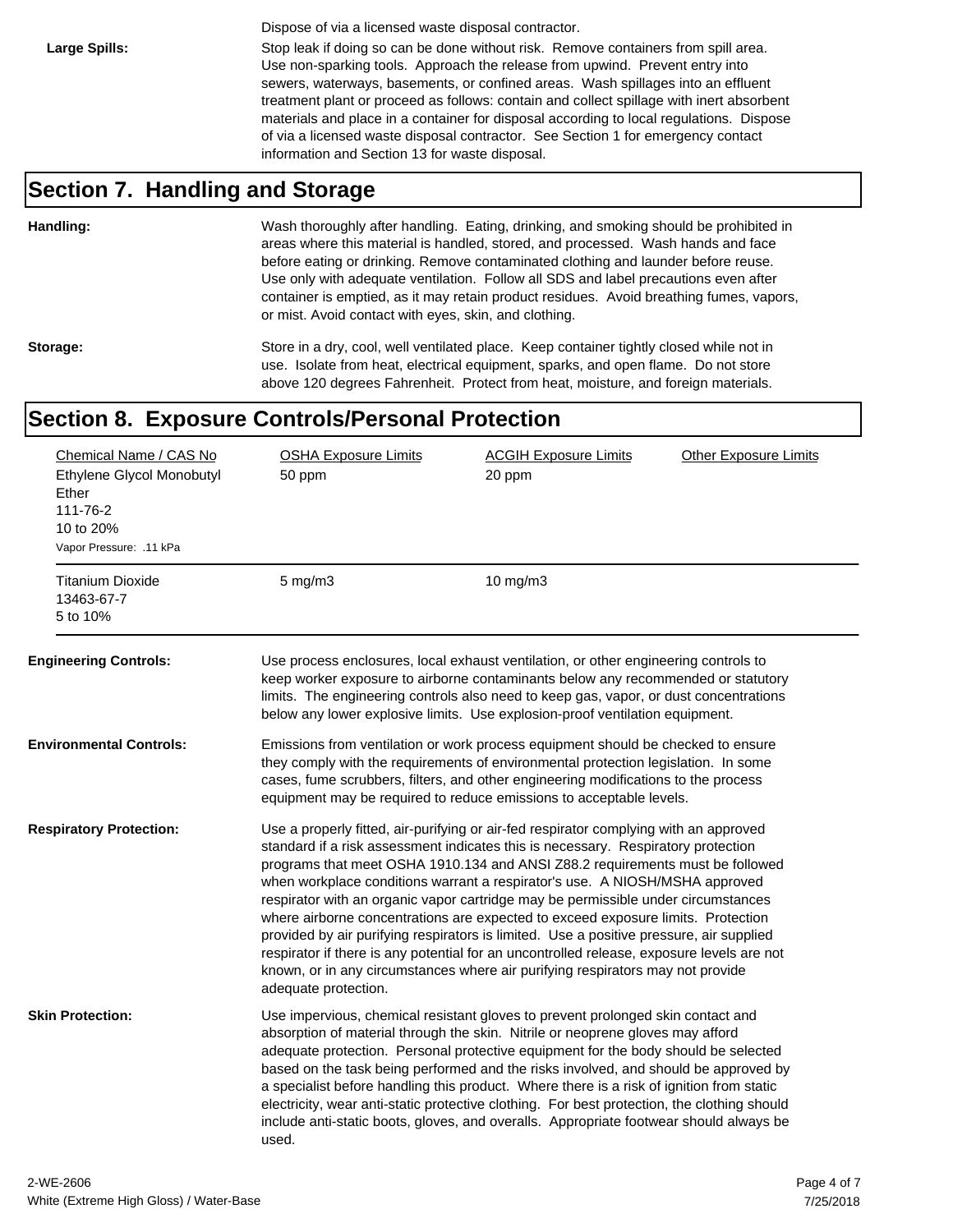| <b>Eye Protection:</b> |  |
|------------------------|--|
|                        |  |

Safety eyewear, such as splash goggles or a full face shield, should be worn at all times to protect against splashes of liquids.

**Hygienic Measures:** Wash thoroughly with soap and water before eating, drinking, or smoking. Remove contaminated clothing immediately and launder before reuse.

### **Section 9. Physical and Chemical Properties**

Physical State: Liquid Odor: Solvent odor

| Vapor Density                                     | Heavier than air            |
|---------------------------------------------------|-----------------------------|
| Vapor Density                                     | 3.88                        |
| Vapor Pressure                                    | 7 mmHg                      |
| <b>Evaporation Rate</b>                           | Slower than ether           |
| <b>Boiling Point</b>                              | 171 C                       |
| Specific Gravity (SG)                             | 1.154                       |
| Material VOC (Lb / Gal)                           | 1.49                        |
| Material VOC $(g/L)$                              | 178.94                      |
| Coating VOC (Lb/Gal)                              | 2.84                        |
| Coating VOC (g/L)                                 | 339.71                      |
| Flash Point:                                      | 61 Celsius (142 Fahrenheit) |
| Autoignition:                                     | Not available               |
| LEL:                                              | $1.1 \%$                    |
| UEL:                                              | 10.6 %                      |
| <b>Partition Coefficient.</b><br>n-octanol/water: | Not available               |
| Auto-ignition temperature:                        | Not available               |

# **Section 10. Stability and Reactivity**

| <b>Conditions to Avoid:</b>      | Avoid temperatures above 120 degrees Fahrenheit. Avoid all possible sources of<br>ignition. Do not pressurize, cut, weld, braze, drill, or expose containers to heat. Do not<br>allow vapor to accumulate in low or confined areas. Avoid contact with strong acid and<br>strong bases. |
|----------------------------------|-----------------------------------------------------------------------------------------------------------------------------------------------------------------------------------------------------------------------------------------------------------------------------------------|
| Incompatibility:                 | Incompatible with strong oxidizing agents.                                                                                                                                                                                                                                              |
| <b>Hazardous Decomposition:</b>  | By open flame, carbon monoxide and carbon dioxide. When heated to decomposition,<br>product emits acrid smoke and irritating fumes. Contains solvents which may form<br>carbon monoxide, carbon dioxide, and formaldehyde.                                                              |
| <b>Hazardous Polymerization:</b> | Will not occur under normal conditions.                                                                                                                                                                                                                                                 |
| Stability:                       | The product is stable.                                                                                                                                                                                                                                                                  |

# **Section 11. Toxicological Information**

| <b>Effects of Over-Exposure</b> |                                                                                                                                                                                                                                                                                                                                                  |             |
|---------------------------------|--------------------------------------------------------------------------------------------------------------------------------------------------------------------------------------------------------------------------------------------------------------------------------------------------------------------------------------------------|-------------|
| Eye Contact:                    | Causes serious eye irritation.                                                                                                                                                                                                                                                                                                                   |             |
| <b>Skin Contact:</b>            | Prolonged or repeated skin contact may cause irritation. Allergic reactions are<br>possible.                                                                                                                                                                                                                                                     |             |
| Inhalation:                     | Harmful if inhaled. High gas, vapor, mist, or dust concentrations may be harmful if<br>inhaled. Avoid breathing fumes, spray, vapors, or mist. May cause headaches and<br>dizziness. High vapor concentrations are irritating to the eyes, nose, throat, and lungs.<br>Prolonged or excessive inhalation may cause respiratory tract irritation. |             |
| Ingestion:                      | Harmful or fatal if swallowed. Aspiration hazard if swallowed; can enter lungs and<br>cause damage.                                                                                                                                                                                                                                              |             |
| <b>Chronic Hazards:</b>         | High concentrations may lead to central nervous system effects (drowsiness,<br>dizziness, nausea, headaches, paralysis, burred vision) and damage. Reports have                                                                                                                                                                                  |             |
| 2-WE-2606                       |                                                                                                                                                                                                                                                                                                                                                  | Page 5 of 7 |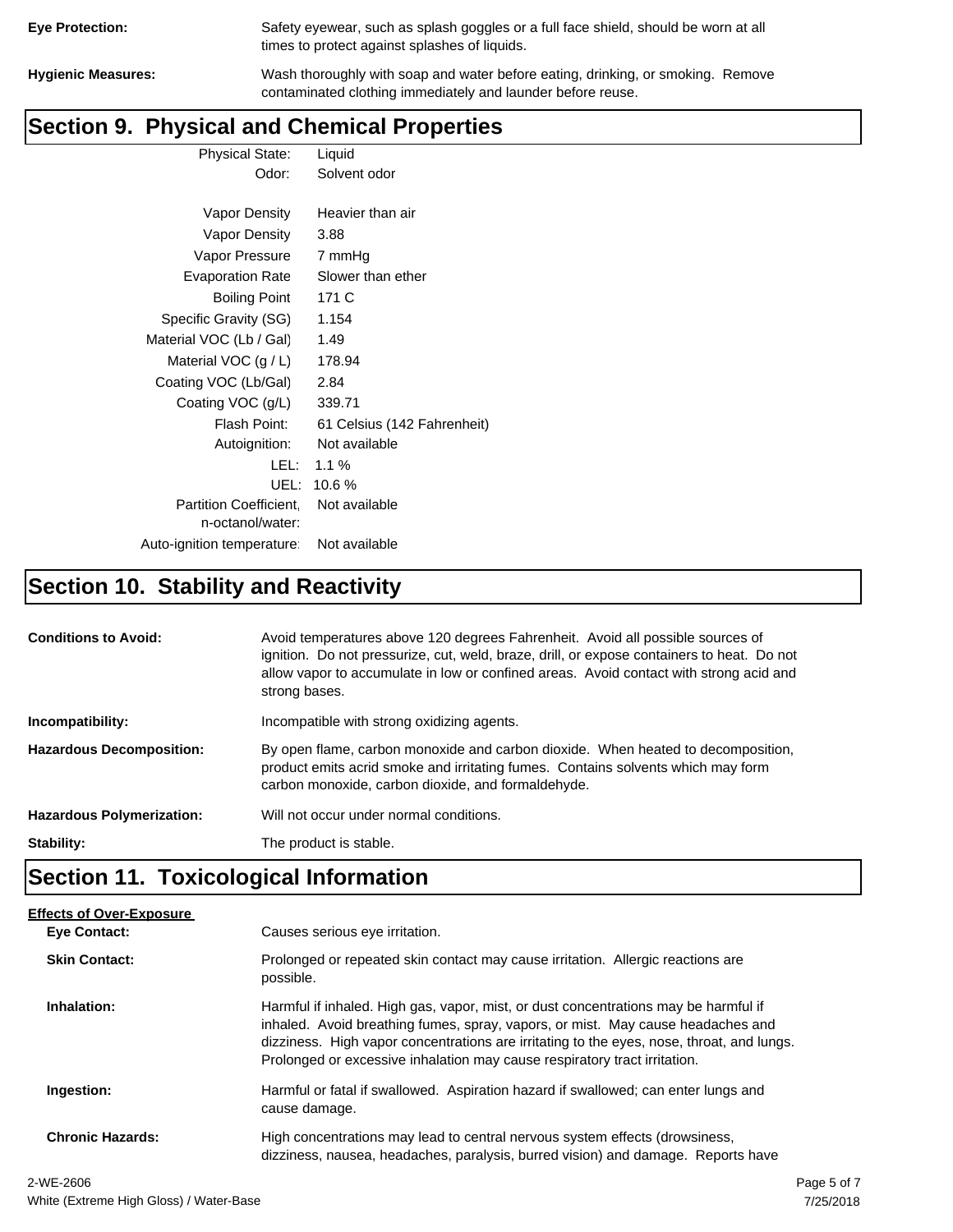|                                 | associated repeated and prolonged occupational overexposure to solvents with<br>permanent brain and nervous system damage. Contains carbon black pigment.<br>Chronic inflammation, lung fibrosis, and lung tumors have been observed in<br>experimental tests involving rats exposed to excessive concentrations of carbon black<br>and several insoluble dust particles for long periods of time. Tumors have not been<br>observed in other species under similar circumstances. Epidemiological studies of<br>North American workers show no evidence of clinically significant negative health<br>effects from occupational exposure to carbon black. Carbon black is listed as a Group<br>2B - Possibly Carcinogenic to Humans, by IARC and is proposed to be listed as A4 -<br>Not Classified as a Human Carcinogen by the American Conference of Governmental<br>Industrial Hygienists. Significant exposure is unlikely during typical application of this<br>product by roller or brush. Risk of overexposure depends on the duration and level of<br>exposure to dust from such processes as repeated sanding of dried surfaces, or<br>inhalation of spray mist, and the actual concentration of carbon black in the product<br>formula.<br>Product contains titanium dioxide, which is listed as a Group 2B - Possibly<br>Carcinogenic to Humans by IARC. No significant exposure to titanium dioxide is<br>anticipated while using this product, in which titanium dioxide is bound to other<br>materials including resin and other pigments, during brush or rolling application.<br>Overexposure risks depend on duration and level of exposure to dust, such as from |  |
|---------------------------------|------------------------------------------------------------------------------------------------------------------------------------------------------------------------------------------------------------------------------------------------------------------------------------------------------------------------------------------------------------------------------------------------------------------------------------------------------------------------------------------------------------------------------------------------------------------------------------------------------------------------------------------------------------------------------------------------------------------------------------------------------------------------------------------------------------------------------------------------------------------------------------------------------------------------------------------------------------------------------------------------------------------------------------------------------------------------------------------------------------------------------------------------------------------------------------------------------------------------------------------------------------------------------------------------------------------------------------------------------------------------------------------------------------------------------------------------------------------------------------------------------------------------------------------------------------------------------------------------------------------------------------------------------------------------------------|--|
|                                 | repeated sanding of this product's dried film, or inhalation of spray mist, and the actual<br>concentration of titanium dioxide in the product formula. For additional information,<br>refer to IARC Monograph, Volume 93, 2010.                                                                                                                                                                                                                                                                                                                                                                                                                                                                                                                                                                                                                                                                                                                                                                                                                                                                                                                                                                                                                                                                                                                                                                                                                                                                                                                                                                                                                                                   |  |
| <b>Primary Routes of Entry:</b> | Eye contact, ingestion, inhalation, absorption through the skin, skin contact.                                                                                                                                                                                                                                                                                                                                                                                                                                                                                                                                                                                                                                                                                                                                                                                                                                                                                                                                                                                                                                                                                                                                                                                                                                                                                                                                                                                                                                                                                                                                                                                                     |  |
| <b>Acute Toxicity Values:</b>   | Acute effects of this product have not been tested. Available data on individual<br>components, if any, will be listed below.                                                                                                                                                                                                                                                                                                                                                                                                                                                                                                                                                                                                                                                                                                                                                                                                                                                                                                                                                                                                                                                                                                                                                                                                                                                                                                                                                                                                                                                                                                                                                      |  |

#### **Section 12. Ecological Information**

**Ecological Information:** Product is a mixture of listed components.

#### **Section 13. Disposal Information**

**Disposal Considerations:** The generation of waste should be avoided or minimized wherever possible. Disposal of this product, solutions, and any by-products should at all times comply with relevant environmental protection regulations and waste disposal regulations, in addition to any local or regional restrictions which may be in effect. Surplus and non-recyclable products should be disposed of via a licensed waste disposal contractor. Waste should not be disposed of untreated to the sewer unless fully compliant with the requirements of all authorities with jurisdiction. Waste packaging should be recycled whenever possible. Incineration or landfill should only be considered when recycling is not feasible. Take care when handling empty containers as they may retain some residual product. Vapor from residue may create a flammable or explosive atmosphere within the used container. Do not expose empty containers to heat or sparks, and do not weld, cut, or grind used containers unless they have been thoroughly cleaned. Avoid contact of spilled material with soil, waterways, drains, and sewer systems.

#### **Section 14. Transport Information**

|                          | Domestic (US DOT)        | <b>International (IMDG)</b> | Air (IATA)               | Canada (TDG)             |
|--------------------------|--------------------------|-----------------------------|--------------------------|--------------------------|
| <b>UN Number:</b>        | Not Regulated            | Not Regulated               | Not Regulated            | Not Regulated            |
| <b>UN Shipping Name:</b> | $\overline{\phantom{0}}$ | $\overline{\phantom{0}}$    | $\overline{\phantom{0}}$ | $\overline{\phantom{0}}$ |
| <b>Hazard Class:</b>     | $\overline{\phantom{0}}$ | $\overline{\phantom{0}}$    | $\overline{\phantom{0}}$ | $\overline{\phantom{0}}$ |
| <b>Packing Group:</b>    | $\overline{\phantom{0}}$ | ۰                           | $\overline{\phantom{0}}$ | $\overline{\phantom{0}}$ |
| <b>Limited Quantity:</b> | $\overline{\phantom{0}}$ | $\overline{\phantom{0}}$    | $\overline{\phantom{0}}$ | $\overline{\phantom{a}}$ |

**Special Considerations:** The presence of a shipping description for a particular mode of transport does not